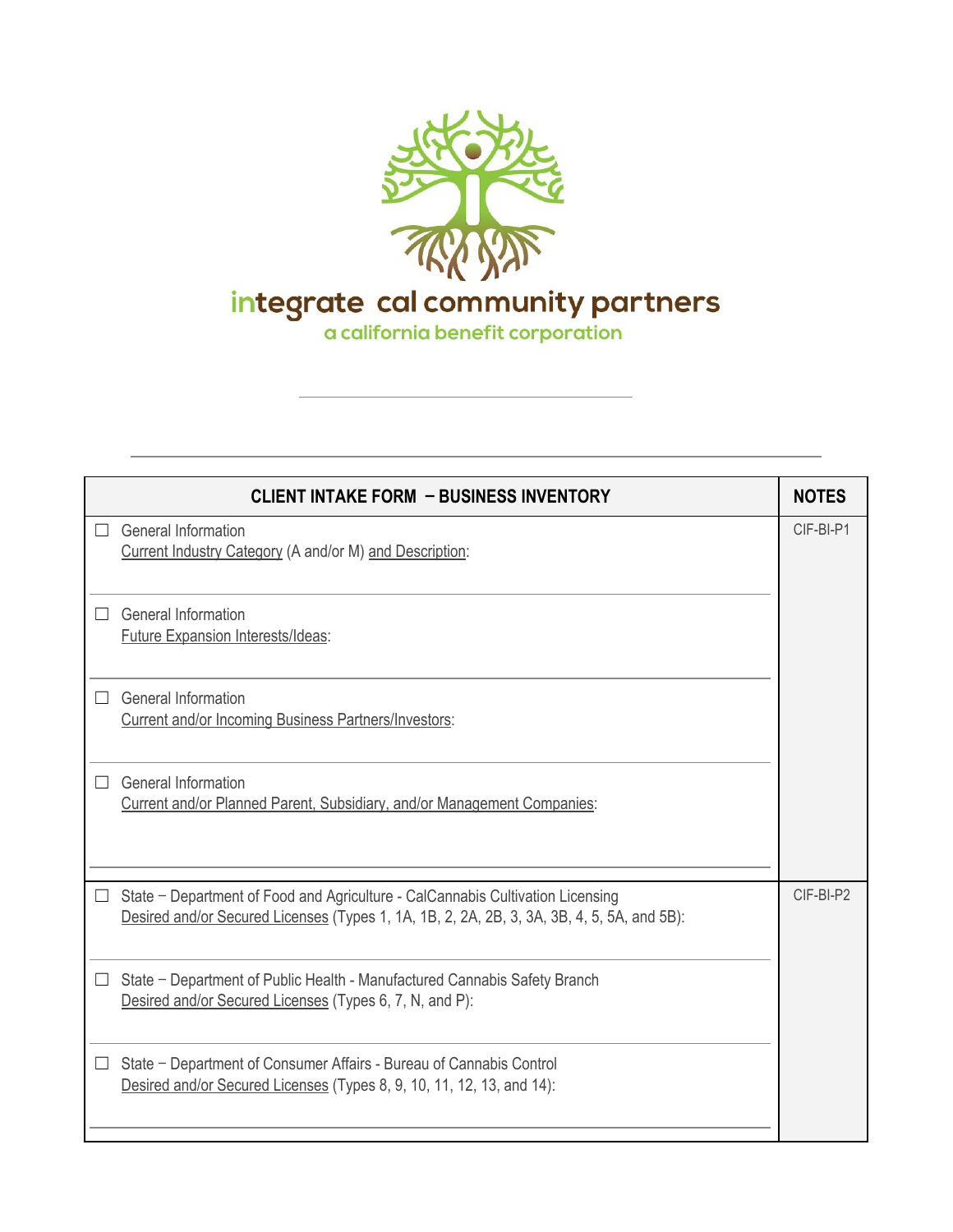|          | State - Secretary of State (SoS)<br><b>Entity Type:</b>                                                                                                                | CIF-BI-P3 |
|----------|------------------------------------------------------------------------------------------------------------------------------------------------------------------------|-----------|
|          |                                                                                                                                                                        |           |
|          | State - Secretary of State (SoS)<br><b>Entity Number:</b>                                                                                                              |           |
| $\Box$   | State - Secretary of State (SoS)<br>Date of Registration/Incorporation/Organization:                                                                                   |           |
|          | State - Secretary of State (SoS)<br>Principal (Executive) Office Address:                                                                                              |           |
| $\Box$   | State - Secretary of State (SoS)<br>Main Mailing Address:                                                                                                              |           |
|          | State - Secretary of State (SoS)<br>Name of (Registered) Agent for Service of Process:                                                                                 |           |
| $\Box$   | State - Secretary of State (SoS)<br>Address of (Registered) Agent for Service of Process:                                                                              |           |
|          | State - Secretary of State (SoS)<br>Name of Chief Executive Officer/President/Executive Director:                                                                      |           |
|          | State – Secretary of State (SoS)<br>Name of (Corporate) Secretary/Administrative Officer:                                                                              |           |
| $\sqcup$ | State - Secretary of State (SoS)<br>Name of Chief Financial Officer/Treasurer/Finance Director:                                                                        |           |
|          | State - Employment Development Department (EDD)<br>Employer Payroll Tax Account/Identification/Account Number (EPTAN/SEIN/SEAN):                                       |           |
| $\Box$   | State - Environmental Protection Agency (CalEPA) - Child Agencies (SWRCB, DPR, OEHHA, etc.)<br>Applicable Licenses/Permits/Notices with Dates of Issue and Expiration: |           |
|          |                                                                                                                                                                        |           |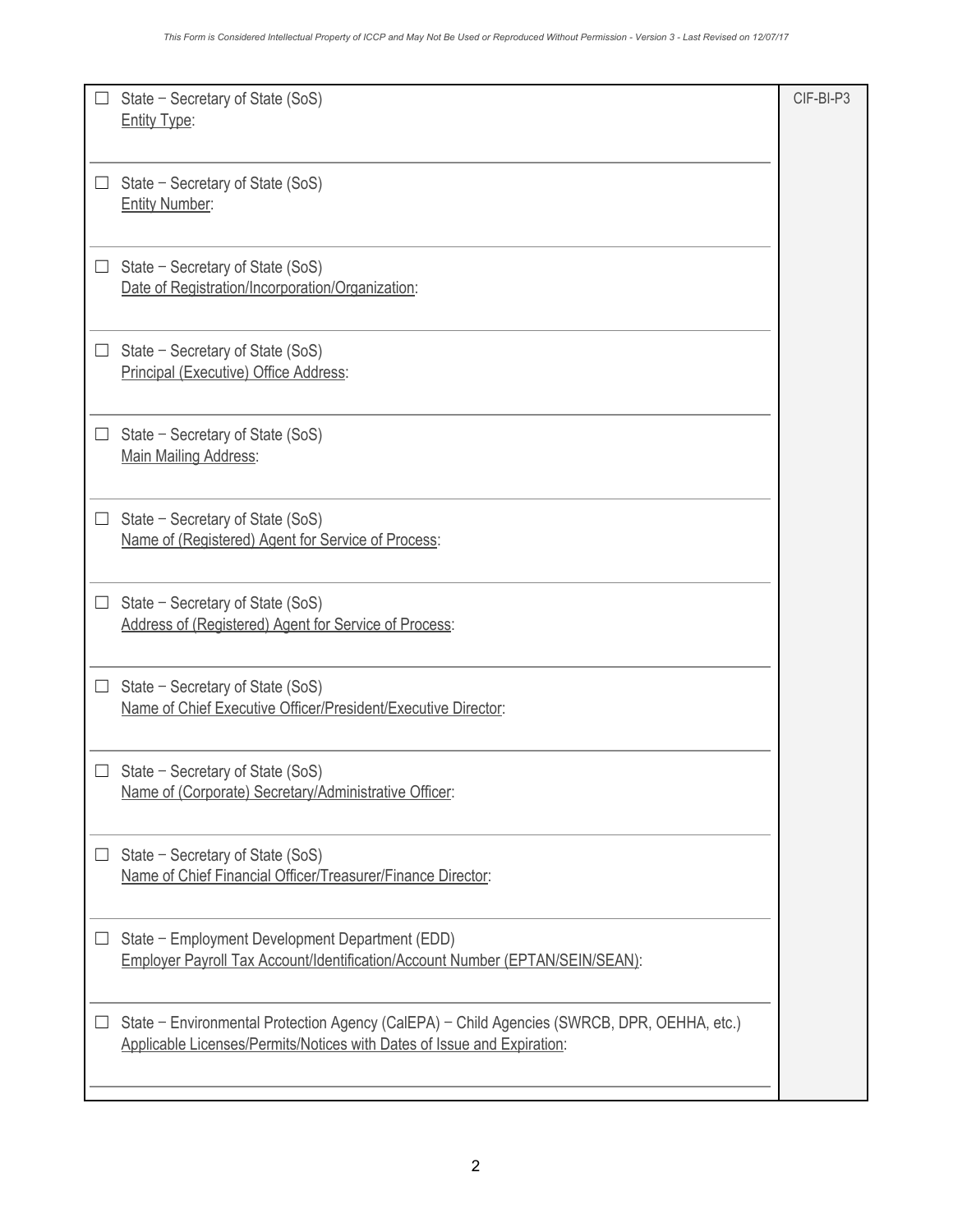| $\Box$ | County - Clerk-Recorder (name may vary)                                                                                                                            | CIF-BI-P4 |
|--------|--------------------------------------------------------------------------------------------------------------------------------------------------------------------|-----------|
|        | <b>Fictitious Business Name (FBN) and Number:</b>                                                                                                                  |           |
|        | County - Clerk-Recorder (name may vary)<br>Fictitious Business Name (FBN)/Doing Business As (DBA) Statement Filing/Recording Date:                                 |           |
| $\Box$ | County - Planning Department/Division (name may vary)<br>Main Business License/Account Number/Type with Dates of Issue and Expiration:                             |           |
|        | County - Planning Department/Division (name may vary)<br>Other Business License/Account Number/Type with Dates of Issue and Expiration:                            |           |
| ⊔      | County - Agriculture Department/Division (name may vary)<br>Operator Identification Number (OIN) with Dates of Issue and Expiration:                               |           |
| $\Box$ | County - Agriculture Department/Division (name may vary)<br>Other Specialized License/Permit/Certificate Number:                                                   |           |
| $\Box$ | County - Assessor (name may vary)<br><b>Business Identification Number (BIN):</b>                                                                                  |           |
| $\Box$ | County and City - Joint, Ancillary, and/or Other Special Agencies (name may vary)<br>Other Considerations (Vertical Integration, Diversion, Grandfathering, etc.): | CIF-BI-P5 |
|        | $City$ – Finance Department/Division (name may vary)<br>Main Business License/Account Number/Type with Dates of Issue and Expiration:                              | CIF-BI-P6 |
| $\Box$ | City - Finance Department/Division (name may vary)<br>Other Business License/Account Number/Type with Dates of Issue and Expiration:                               |           |
|        | $City$ – Development Department/Division (name may vary)<br>Records of Conditional Use Permits and/or Processes:                                                   |           |
| $\Box$ | City - Development Department/Division (name may vary)<br>Records of Business Operating Permits and/or Processes:                                                  |           |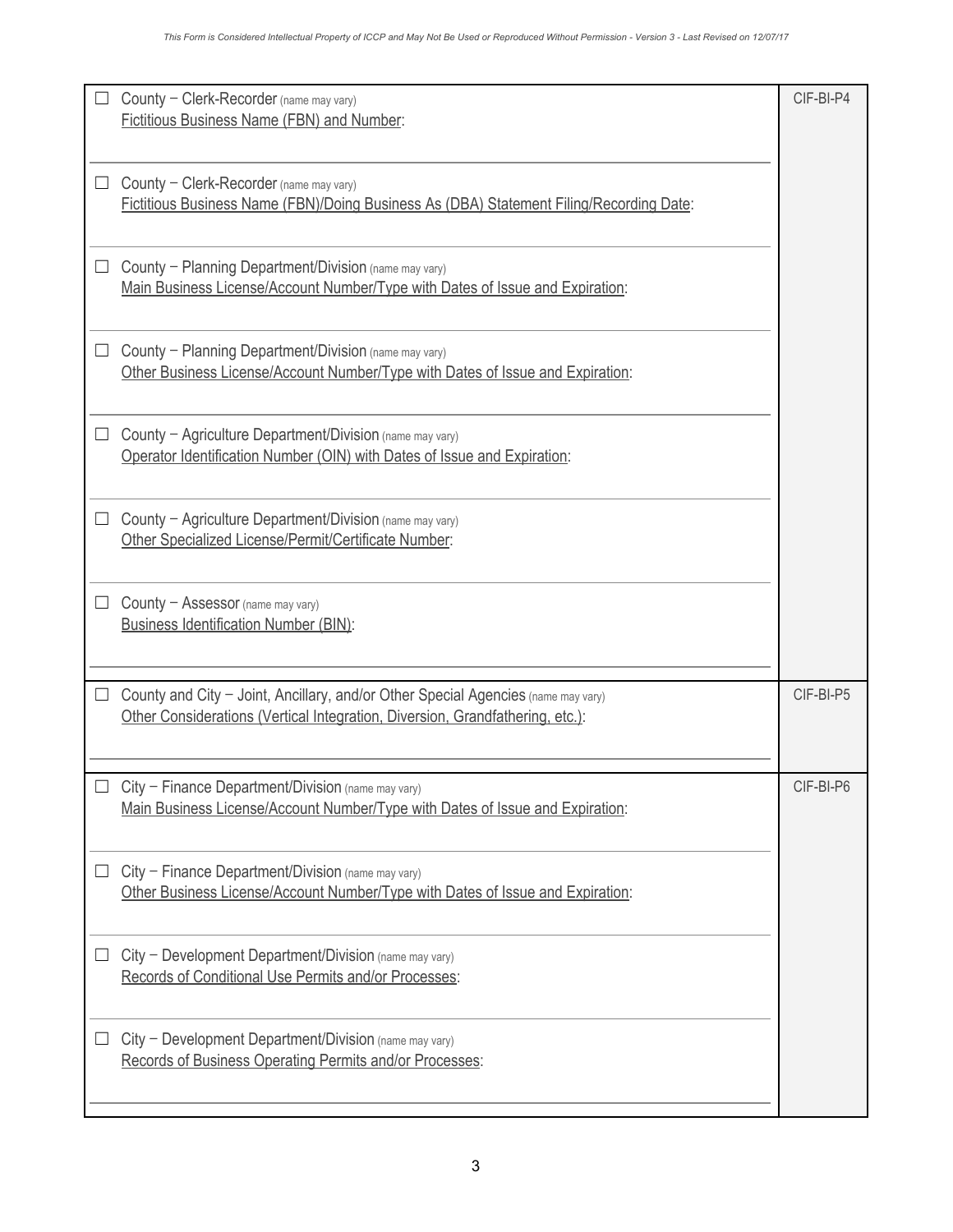| $\Box$ | Federal - Department of the Treasury - Internal Revenue Service (IRS)<br>Additional and/or Special Designations/Classifications of Entity: | CIF-BI-P7 |
|--------|--------------------------------------------------------------------------------------------------------------------------------------------|-----------|
| $\Box$ | Federal - Department of the Treasury - Internal Revenue Service (IRS)<br><b>Employer Identification Number (FEIN):</b>                     |           |
| $\Box$ | Federal - Department of the Treasury - Internal Revenue Service (IRS)<br>Electronic Filing Identification Number (EFIN):                   |           |
| $\Box$ | Legal Information<br>Corporate Attorney(s):                                                                                                | CIF-BI-P8 |
| $\Box$ | Legal Information<br>Criminal Attorney(s):                                                                                                 |           |
| $\Box$ | Legal Information<br>Real Estate Attorney(s):                                                                                              |           |
| $\Box$ | Legal Information<br>IP/Patent Attorney(s):                                                                                                |           |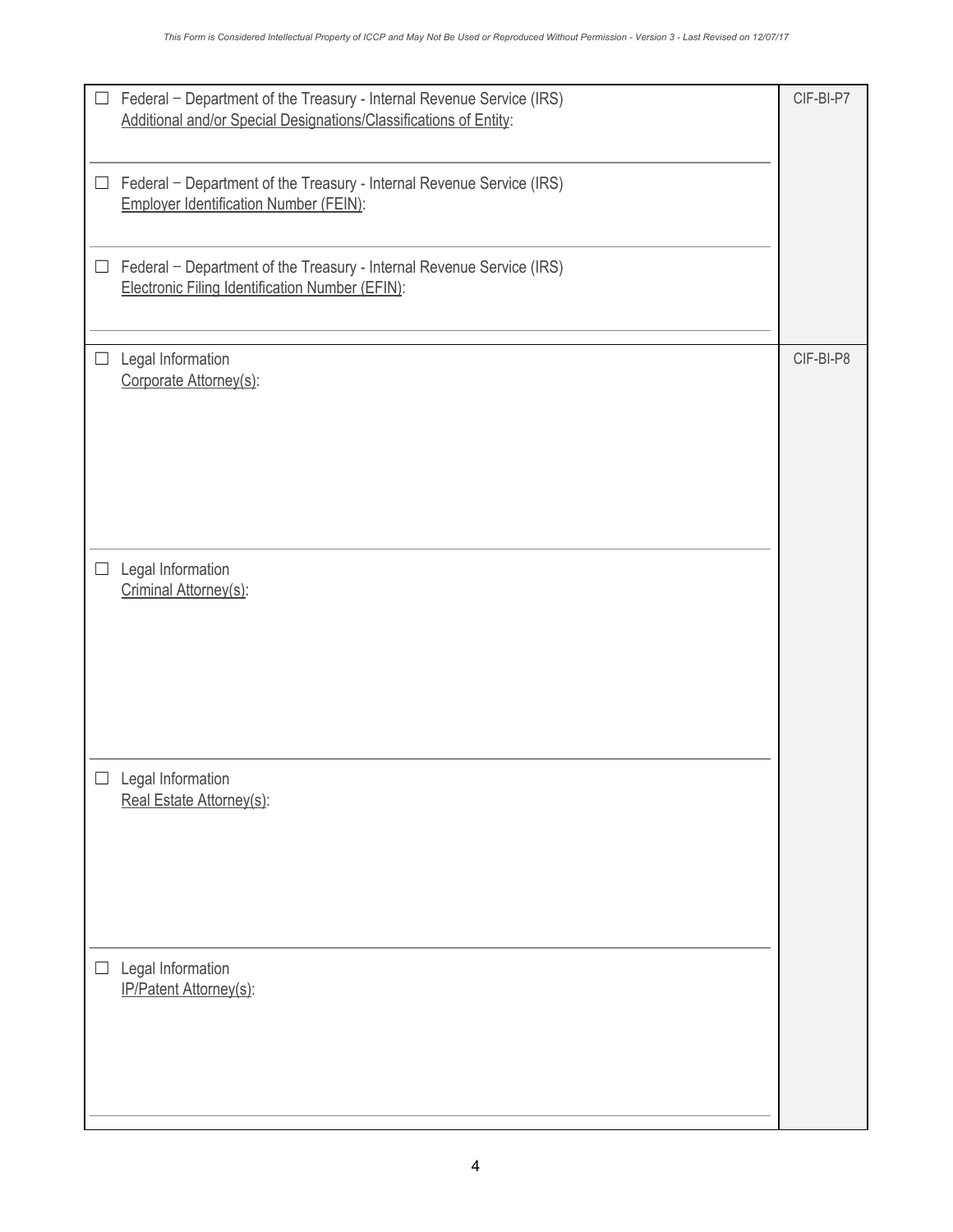| Legal Information<br>$\Box$<br>Other Attorney(s):                  |           |
|--------------------------------------------------------------------|-----------|
| Legal Information<br>$\Box$<br>Formerly Contracted Attorney(s):    |           |
| Legal Information<br>$\Box$<br>Currently Contracted Accountant(s): |           |
| Legal Information<br>$\Box$<br>Formerly Contracted Accountant(s):  |           |
| Other Information<br>$\Box$<br>Currently Contracted Consultant(s): | CIF-BI-P9 |
| Other Information<br>$\Box$<br>Formerly Contracted Consultant(s):  |           |